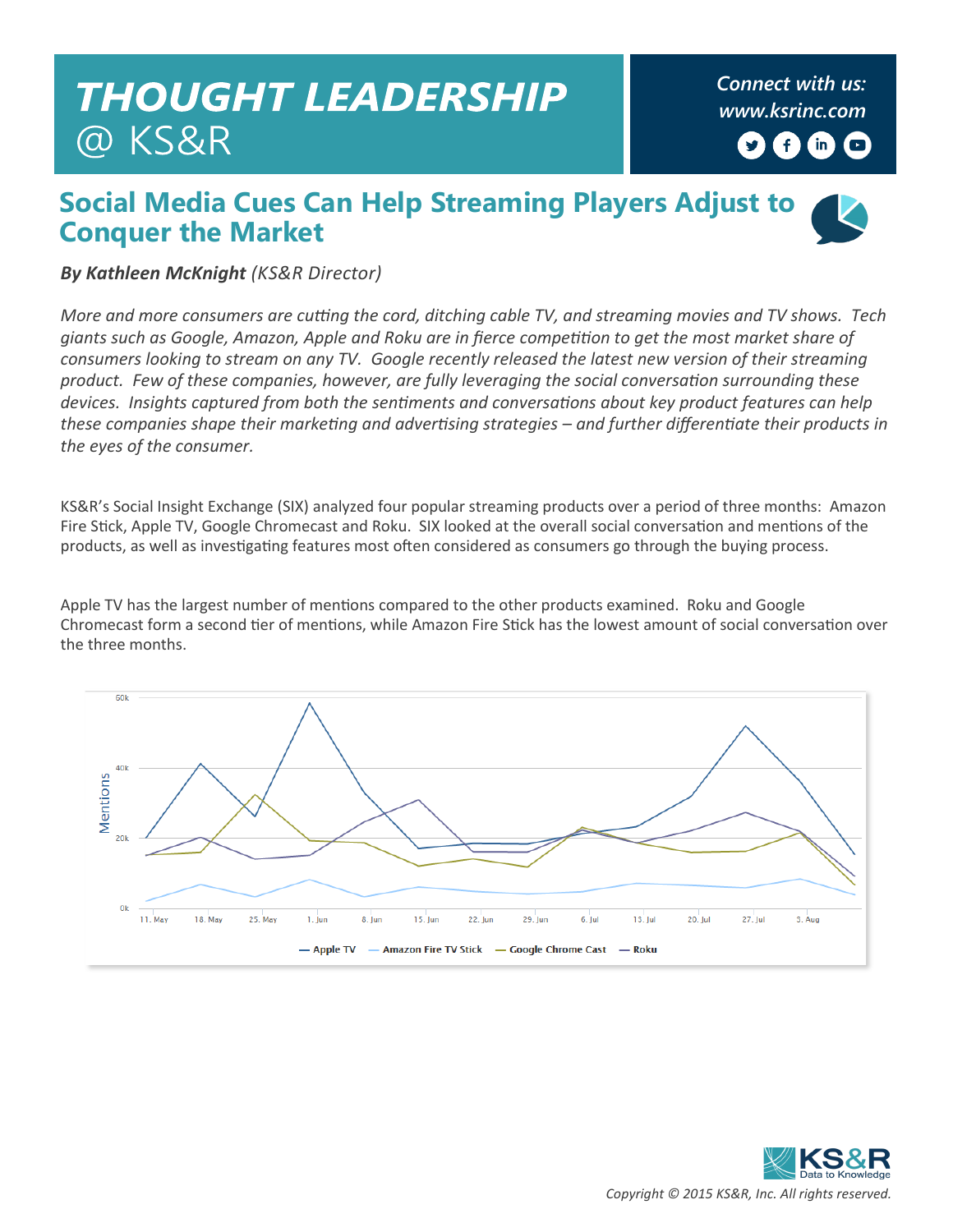Amazon Fire Stick has less social conversation around quality and ease of use; however, it has high net sentiment values for quality and ease of use. Although Google Chromecast has the lowest retail cost compared to the other products (~\$35), the product has the lowest net sentiment for quality. Some social users indicate they would pay a slightly higher price for better quality.



SIX also analyzed the conversation around these streaming products across popular streaming services. The following charts show the results of the analysis. While Amazon Fire TV Stick often has the lowest number of mentions across all streaming services, the net sentiment for each is relatively high. Apple TV and Roku have a higher number of mentions, particularly for Netflix, but the net sentiment is lower (when compared to the Amazon Fire TV Stick).

|               |                               | <b>Streaming Services Mentioned Along with Streaming Devices</b> |  |
|---------------|-------------------------------|------------------------------------------------------------------|--|
|               | amazon <i>Prime</i>           |                                                                  |  |
|               | amazon fireTV                 |                                                                  |  |
| Net Sentiment | <b>ROKU</b>                   | amazon fireTV<br><b>ROKU</b><br>Net Sentiment<br>C chromecast    |  |
|               | <b>O</b> chromecast <b>tv</b> | $\star$ tv                                                       |  |
|               | Number of mentions            | Number of mentions                                               |  |